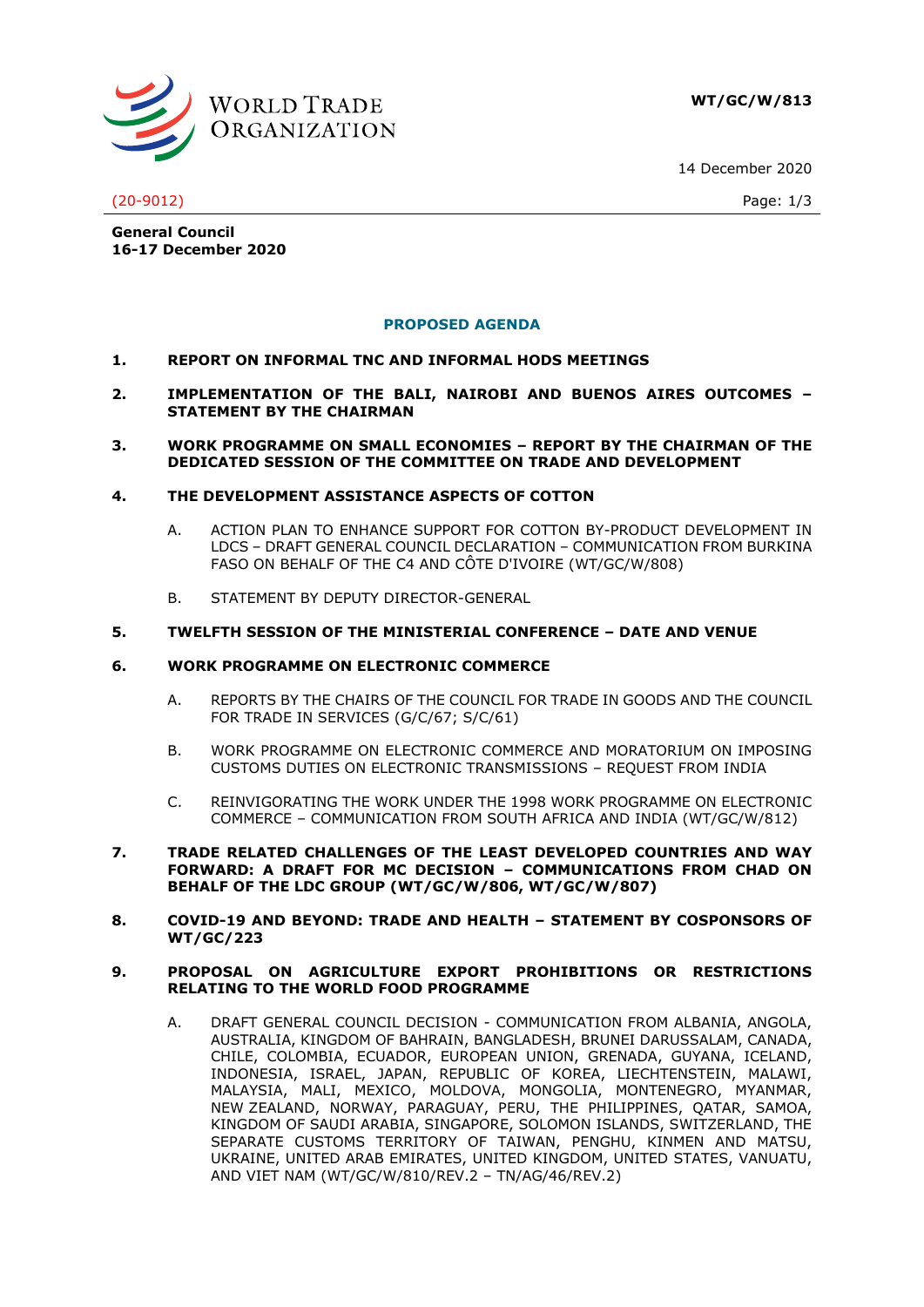- B. COMMUNICATION FROM SINGAPORE (WT/GC/W/811 TN/AG/47)
- **10. IMPORTANCE OF MARKET-ORIENTED CONDITIONS TO THE WORLD TRADING SYSTEM – JOINT STATEMENT BY BRAZIL, JAPAN, AND THE UNITED STATES (WT/GC/W/803/REV.1)**
- **11. PROCEDURES TO STRENGTHEN THE NEGOTIATING FUNCTION OF THE WTO – STATEMENT BY THE UNITED STATES (WT/GC/W/757/REV.1 AND WT/GC/W/764/REV.1)**
- **12. STRENGTHENING THE WTO TO PROMOTE DEVELOPMENT AND INCLUSIVITY – COMMUNICATION FROM THE AFRICAN GROUP, CUBA, AND INDIA (WT/GC/W/778/REV.3)**

### **13. TRIPS COUNCIL MATTERS**

- A. ANNUAL REVIEW OF THE SPECIAL COMPULSORY LICENSING SYSTEM PARAGRAPH 7 OF THE ANNEX TO THE AMENDED TRIPS AGREEMENT AND PARAGRAPH 8 OF THE DECISION ON THE IMPLEMENTATION OF PARAGRAPH 6 OF THE DOHA DECLARATION ON THE TRIPS AGREEMENT AND PUBLIC HEALTH (WT/L/540 AND WT/L/540/CORR.1) – REPORT OF THE COUNCIL FOR TRIPS (IP/C/86)
- B. STATUS REPORT ON THE CONSIDERATION BY THE TRIPS COUNCIL OF THE "PROPOSAL FOR A WAIVER FROM CERTAIN PROVISIONS OF THE TRIPS AGREEMENT FOR THE PREVENTION, CONTAINMENT AND TREATMENT OF COVID-19" (IP/C/W/669) – STATEMENT BY THE CHAIR OF THE COUNCIL FOR TRIPS

#### **14. WAIVERS UNDER ARTICLE IX OF THE WTO AGREEMENT**<sup>1</sup>

- A. INTRODUCTION OF HARMONIZED SYSTEM 2002 CHANGES INTO WTO SCHEDULES OF TARIFF CONCESSIONS – DRAFT DECISION (G/C/W/782)
- B. INTRODUCTION OF HARMONIZED SYSTEM 2007 CHANGES INTO WTO SCHEDULES OF TARIFF CONCESSIONS – DRAFT DECISION (G/C/W/783)
- C. INTRODUCTION OF HARMONIZED SYSTEM 2012 CHANGES INTO WTO SCHEDULES OF TARIFF CONCESSIONS – DRAFT DECISION (G/C/W/784)
- D. INTRODUCTION OF HARMONIZED SYSTEM 2017 CHANGES INTO WTO SCHEDULES OF TARIFF CONCESSIONS - DRAFT DECISION (G/C/W/785)
- E. REVIEW OF WAIVERS PURSUANT TO ARTICLE IX:4 OF THE WTO AGREEMENT
	- (i) Preferential Treatment in favour of Services and Service Suppliers of Least Developed Countries, granted on 17 December 2011 until 31 December 2030 (WT/L/847, WT/L/982)
	- (ii) Preferential tariff treatment for least-developed countries, granted on 16 October 2019 until 30 June 2029 (WT/L/1069)
	- (iii) Cuba Article XV:6 Extension of waiver, granted on 7 December 2016 until 31 December 2021 (WT/L/1003, WT/L/1102)
	- (iv) European Union Application of Autonomous Preferential Treatment to the Western Balkans, granted on 7 December 2016 until 31 December 2021 (WT/L/1002, WT/L/1103)
	- (v) United States African Growth and Opportunity Act, granted on 30 November 2015 until 30 September 2025 (WT/L/970, WT/L/1097)

<sup>&</sup>lt;sup>1</sup> In connection with this Item, the attention of Members is drawn to the Decision-Making Procedures under Articles IX and XII of the WTO Agreement agreed by the General Council on 15 November 1995 (WT/L/93).